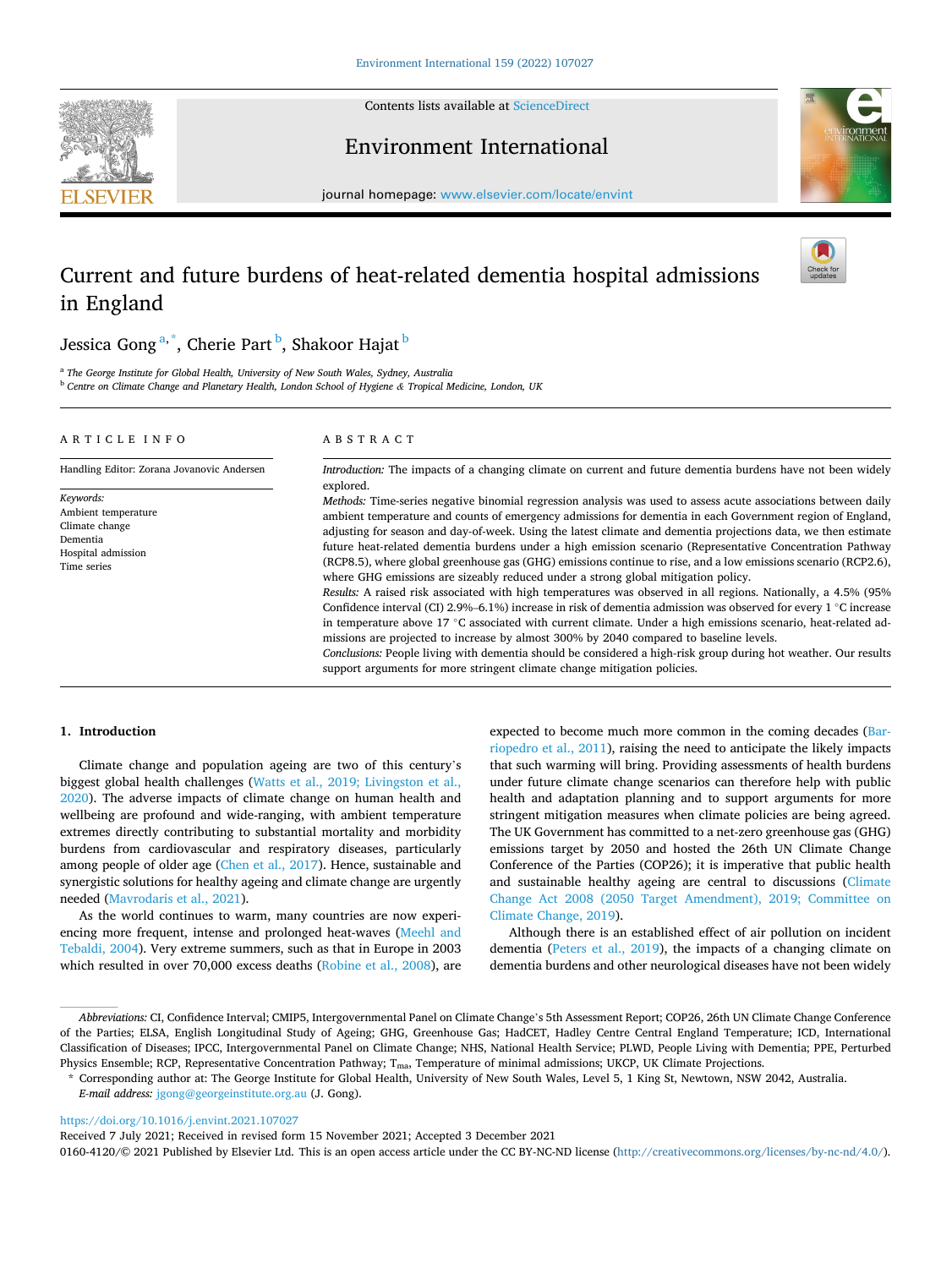<span id="page-1-0"></span>explored ([Wei et al., 2019](#page-6-0)), despite the increasing pressures associated with dementia on the public health and social care systems [\(Nichols](#page-6-0)  [et al., 2019\)](#page-6-0). With rising temperatures and more extreme weather events, allied to the growing numbers of people living with dementia (PLWD) in the UK and worldwide [\(Livingston et al., 2020; Nichols et al.,](#page-6-0)  [2019\)](#page-6-0), there is an urgent impetus to recognize the specific dangers posed to PLWD during periods of extreme weather.

The elderly are particularly vulnerable to heat illness, and PLWD may have heightened risk given possible impaired perception of weather conditions and limited ability to recognize and alleviate heat stress. In addition, reduced levels of thermoregulation are often reported in older people due to poorer aerobic fitness and important comorbidities ([Wei](#page-6-0)  [et al., 2019; Culqui et al., 2017\)](#page-6-0). Potential side-effects associated with certain medications commonly taken by PLWD may also heighten heatrisk ([Culqui et al., 2017; Zammit et al., 2021](#page-5-0)). Furthermore, there is mounting evidence that social isolation is one of the most important risk factors for death during heat-waves ([Kim et al., 2020](#page-6-0)). Social isolation is also a known risk factor for dementia ([Livingston et al., 2020](#page-6-0)), with the elderly being more likely to live in isolation than other age groups in the UK [\(Rolls et al., 2011\)](#page-6-0). Socio-economic status may also be a common risk factor for dementia and heat illness [\(George et al., 2020; Rey et al.,](#page-5-0)  [2009\)](#page-5-0).

There is some epidemiologic evidence linking high temperatures with increased dementia-related hospital admissions, although with little consistency in results [\(Wei et al., 2019; Culqui et al., 2017; Linares](#page-6-0)  [et al., 2017; Ma et al., 2020; Xu et al., 2019](#page-6-0)). In the UK, PLWD have been reported to be at elevated risk of death during hot weather ([Page et al.,](#page-6-0)  [2012\)](#page-6-0); however, the impacts on emergency hospital admissions have never been assessed, even though presentation at this stage has the potential to prevent heat illness from developing into more serious outcomes. Furthermore, to the best of our knowledge, no previous study has estimated future dementia-related health burdens due to climate change, either in the UK or any other setting. This is despite the fact that the number of PLWD in the UK is projected to almost double from a current total of 850,000 people to 1.6 million by 2040 ([Wittenberg et al.,](#page-6-0)  [2019\)](#page-6-0), and increases will be even greater in low-to-middle-income countries due to a faster rate of population ageing ([Prince et al.,](#page-6-0)  [2015\)](#page-6-0). The likely impacts to the healthcare system that future warming will have within this vulnerable group can inform adaptation and public health planning. Currently, PLWD are not identified as high-risk individuals in the Public Health England national heat plan [\(Public Health](#page-6-0)  [England, 2019\)](#page-6-0).

This study explores the association between ambient temperature and dementia-related emergency hospital admissions using the national hospital inpatient dataset for England, and examines potential modification of heat-risk by age and deprivation. Using the latest climate projections data, we also provide, for the first time, projections of future health burdens in PLWD under climate change scenarios.

## **2. Materials and methods**

# *2.1. Data*

Daily counts of emergency inpatient admissions with a primary diagnosis of dementia (ICD codes F00-F03) were obtained from NHS Digital ([https://digital.nhs.uk/data\)](https://digital.nhs.uk/data) for the period 1998–2009 in England. This period includes the very hot summers of 2003 and 2006 and provides a suitable baseline for comparison with the projected periods. Series were subdivided by the nine Government regions of England and by age-group (16-74; 75-84; 85 + years) and deprivation quintiles (based on the Index of Multiple Deprivation overall rank at Super Output Area level from the 2011 UK census). Subdivision by sex was not available.

Ambient daily mean temperature data for the same time period were obtained from Met Office land surface stations from the CEDA archive ([https://data.ceda.ac.uk/badc\)](https://data.ceda.ac.uk/badc). Regionally representative series were

created by averaging data from all stations recording on at least 75% of days during the study period. For national assessment, the Met Office (<https://www.metoffice.gov.uk/hadobs/hadcet/>) resource was used as part of the Met Office Hadley Centre Central England Temperature (HadCET) series ([Parker et al., 1992\)](#page-6-0).

For the climate scenarios, projected daily mean temperature data (1980–2049) for England, based on high and low future GHG emissions, were obtained from the UK Climate Projections User Interface ([https://ukclimateprojections-ui.metoffice.gov.uk/\)](https://ukclimateprojections-ui.metoffice.gov.uk/) as part of the UKCP18 Global Climate Model Projections [\(Met Office Hadley Centre,](#page-6-0)  [2018\)](#page-6-0).

We considered two future emissions scenarios (Representative Concentration Pathways) – RCP2.6 reflects a low emissions scenario where GHG emissions are sizeably reduced under a strong global mitigation policy, and RCP8.5 reflects a high emissions scenario where global GHG emissions continue to rise with minimal mitigation and increasing wealth and population [\(Gohar et al., 2018; Lowe et al., 2019\)](#page-5-0). Each RCP dataset included 15 climate projections from the Met Office Hadley Centre model (HadGEM3-GC3.05) perturbed physics ensemble (PPE-15) and 7 projections from climate models that informed the Intergovernmental Panel on Climate Change's (IPCC's) 5th Assessment Report (CMIP5) ([Gohar et al., 2018; Lowe et al., 2019\)](#page-5-0).

Age-specific projections of dementia prevalence in England and Wales were obtained from [Ahmadi-Abhari et al. \(2017\)](#page-5-0) for years 2030 and 2040. Based on data from the English Longitudinal Study of Ageing (ELSA) and using a dynamic modelling approach (IMPACT-Better Ageing Model), projections accounted for increasing life expectancy and changes in mortality and cardiovascular disease incidence [\(Ahmadi-](#page-5-0)[Abhari et al., 2017\)](#page-5-0). Estimates for England alone were calculated using the Office for National Statistics age-stratified population projections ([Office for National Statistics Principal projection - UK population in age](#page-6-0)  [groups, 2018](#page-6-0)), assuming a homogeneous population in England and Wales. Dementia projections beyond 2040 were not available.

# *2.2. Epidemiologic analysis to model current impacts*

Negative binomial regression models were used to assess acute associations between daily mean temperature and daily emergency admissions for dementia, allowing for overdispersion. Underlying seasonal patterns (unrelated to temperature) and any trends in the admissions data were controlled for using parametric spline functions of time with 4 degrees of freedom (*df*) per year of data. Indicator terms were used to model variation by day-of-week.

Cross-basis functions were used to model the exposure–response relationship to flexibly capture any non-linear and delayed effects of temperature as part of a distributed lag framework [\(Armstrong, 2006](#page-5-0)). This identifies any non-linearity in the relationship, including possible heat and cold thresholds. A 7-day lag structure was used to explore potential delayed effects of temperature up to a week prior to admission date. Predictions were centred at the temperature of minimum admissions  $(T_{ma})$ . The following model was fitted:

 $Log[E(Y_i)] = \alpha + \beta_1 T_{i,1} + \beta_2$ ns(time<sub>i</sub>, df = 4/year) +  $\beta_3$ (dow<sub>i</sub>)

where  $E[Y_i]$  is expected adms on day i;  $T_{i,l}$  is the cross-basis matrix of temperature and lag l days;  $ns =$  natural spline functions;  $dow = day$  of week.

Separate models were developed for each age-group and deprivation quintile to examine potential modifying effects. The cumulative effect of temperature (across all lags) and lag-specific effects were obtained by fitting distributed lag linear threshold models. The heat threshold for each sub-group was defined as the value above which temperature was associated with a statistically significant ( $p < 0.05$ ) increased risk of admission for the whole population. There was no evidence for a relationship with low temperatures.

For the regional series, simpler models were developed to accom-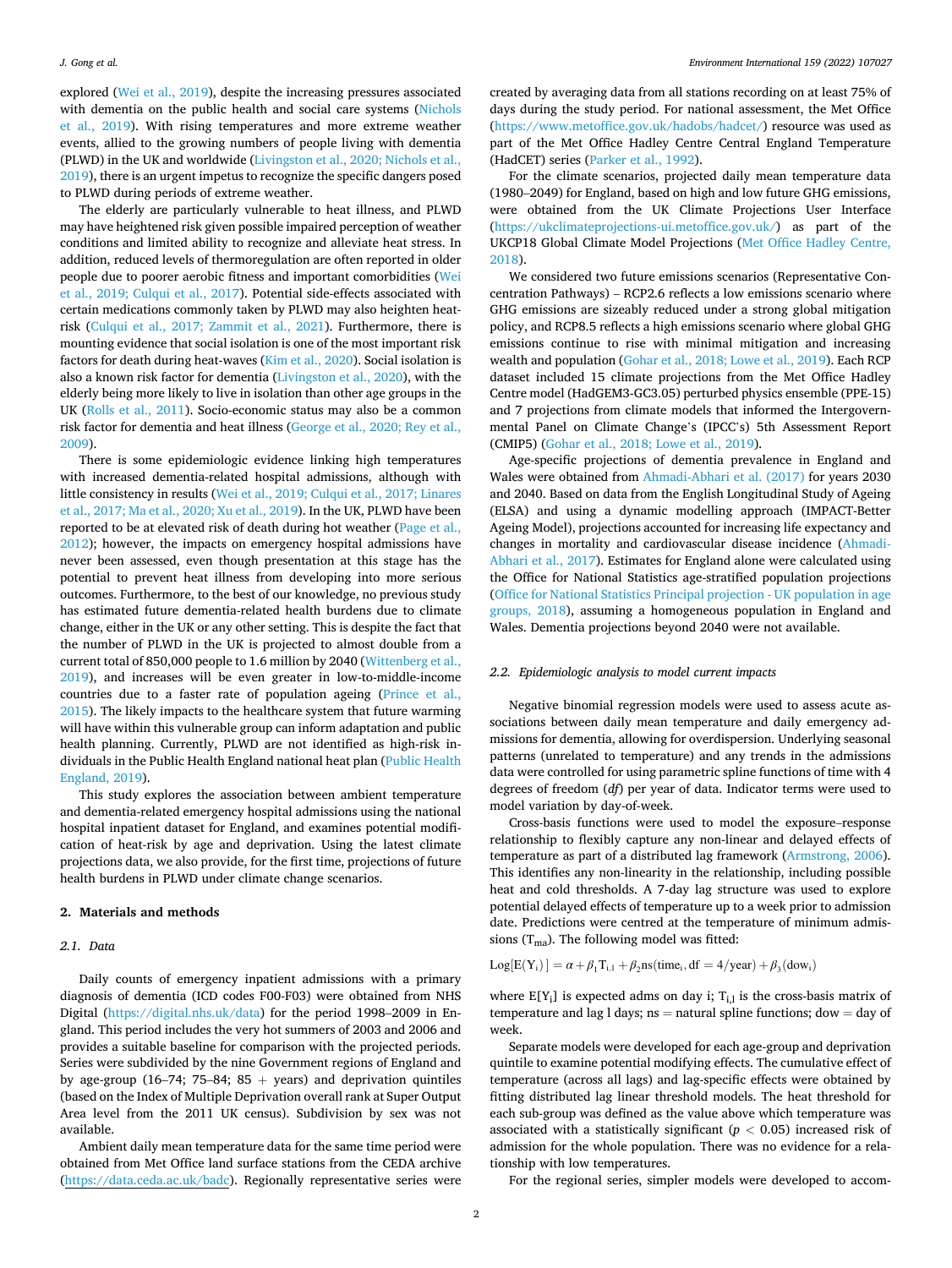modate the lower daily counts. Fourier terms (one sine–cosine pair per year of data) and a linear term for time were used to control for underlying seasonal patterns and long-term trends, respectively.

$$
Log[E(Y_{i,j})] = \alpha + \beta_1 T_{i,1} + \beta_2(t) + \beta_3 sin(2\pi t/365) + \beta_4 cos(2\pi t/365) + \beta_5 (down_i)
$$

where  $E[Y_{i,j}]$  is expected adms on day i in region j;  $T_{i,j}$  is the crossbasis matrix of temperature and lag l days; t is time;  $d$ ow = day of week.

The heat threshold for each region was defined as the 91st percentile value to correspond with the centile identified for the national-level heat threshold. Region-specific effects (coefficients and standard errors) were *meta*-analysed using the inverse variance method. Fixed-effects and random-effects were applied using restricted maximum likelihood to estimate between-region variance and Q-profile to estimate 95% confidence intervals (CIs). Sensitivity of national-level estimates involved respecifying models with different levels of seasonal control  $(df = 2; df = 1)$ 7), a longer lag structure (14-days), and explicitly controlling for lags with high degrees of residual autocorrelation ([Bhaskaran et al., 2013\)](#page-5-0).

# *2.3. Health impact assessment to estimate future burdens*

The national-level exposure–response relationship was then applied to projections of future climate to estimate emergency hospital admissions for dementia attributable to temperature during the 2030 s and 2040 s (compared to 2000 s) under two alternative climate change scenarios (RCP2.6 and RCP8.5), following the process described in Vicedo-Cabrera et al. [\(Vicedo-Cabrera et al., 2019\)](#page-6-0). Firstly, systematic differences between climate observations (HadCET) and UKCP18 projections were bias corrected for using a function created by [Vicedo-](#page-6-0)[Cabrera et al. \(2019\)](#page-6-0)*;* which applies the calibration procedure developed within the first Inter-Sectoral Impact Model Intercomparison Project, as described by [Hempel et al. \(2013\).](#page-6-0) Forty years (1980–2019) of observed temperature data were used to calibrate UKCP18 projections, which is considered more than adequate [\(Fung, 2018](#page-5-0)).

An annual series of total emergency hospital admissions for dementia was created by calculating mean admission counts for each day of the year from daily counts recorded between 1998 and 2009. The annual admission series was replicated along the 2000–2049 projection period, assuming no adaptation (e.g. increased prevalence of air conditioning).

The bi-dimensional model used to estimate current impacts ([Section](#page-1-0)  [2.2\)](#page-1-0) was reduced to one-dimensional summaries defined in the temperature-admission dimension. Coefficients and covariance were extracted, defining the overall temperature-admission association (i.e. across all lags), centred at  $T_{ma}$ . Given that temperatures will increase over the coming decades to levels not previously experienced in England, a log-linear extrapolation of the estimated temperatureadmission curve was performed. That is, the non-linear relationship between daily mean temperature and admission counts was extended beyond the observed boundaries.

The daily number of admissions for dementia attributable to high temperatures (i.e. greater than the identified heat threshold) were estimated for each emission scenario and UKCP18 projection (2 emissions scenarios  $\times$  22 models) and summed for each 10-year period (2010–2019; 2020–2029; 2030–2039; and 2040–2049). The difference in temperature-attributable admissions relative to the baseline period (2000–2009) was also estimated for each decade.

The uncertainty of estimates arising from variability among UKCP18 projections and estimation of the temperature-admission function was quantified through Monte Carlo simulations. One thousand samples of the coefficients were generated, assuming a multivariate normal distribution for estimated NCS coefficients. Results for each of the 22 UKCP18 projections were then generated under each emissions scenario. Results were reported as point estimates averaged across the 22 climate projections and as 95% CIs of the temperature-attributable admissions across UKCP18 projections and generated coefficient samples, thereby accounting for both sources of uncertainty ([Vicedo-Cabrera et al., 2019](#page-6-0)).

The above process was repeated to estimate age-specific (16–74 years, 75–84 years and  $85 +$  years) numbers of heat-attributable hospital admissions by 2030 and 2040. To account for future changes in the number of PLWD, as estimated by [Ahmadi-Abhari et al. \(2017\),](#page-5-0) agespecific attributable numbers were multiplied by the age-specific growth factor in dementia cases for 2030 and 2040 (compared to 2010).

Analyses were conducted in R (version 4.04), using RStudio ([RStudio](#page-6-0)  [Team RStudio, 2020\)](#page-6-0), and were facilitated by the following packages: splines, MASS, dlnm, tsModel, ggplot2*,* meta; and by R scripts provided in Vicedo-Cabrera et al. ([Bhaskaran et al., 2013](#page-5-0)). Microsoft Excel was used to derive the projections assuming a change in dementia prevalence.

# **3. Results**

Fig. 1 shows the annual distribution of emergency dementia admissions for England averaged across all years in the study period. There was some suggestion of seasonality in admissions, with numbers peaking in the summer and winter months each year. Admission counts tended to be the highest on Fridays and lowest on weekends.

After adjustment for season and day-of-week effects, there was an increase in the risk of dementia-related hospital admission associated with high temperatures, with adverse effects becoming apparent once daily mean temperatures reached 17 °C ([Fig. 2](#page-3-0)) at the national level. The risk of admission was lowest at 14.6 ◦C. We estimated a 4.5% (95% CI 2.9%–6.1%) increased risk of dementia admission for every 1 ◦C rise in temperature above 17 ℃ in England. This estimate was robust to the sensitivity analysis outlined in [Section 2.2](#page-1-0) (results available from authors on request).

[Table 1](#page-3-0) shows modification of the heat effect by age-group and deprivation. As expected, the risk was greatest in older age-groups. The risk was also highest in the most deprived groups, although with overlap in confidence intervals.

[Fig. 3](#page-3-0) shows region-specific results. An increased risk of admission was associated with high temperatures in all nine regions, with the highest risk in the Midlands regions and London.

At a national-level, emergency admission for dementia was associated with high temperatures on the day of admission (lag 0) and 3–4 days before admission (lags 3 and 4), suggesting same-day and delayed effects of heat [\(Fig. 4\)](#page-3-0). A 1  $\degree$ C increase in daily mean temperature above 17 ◦C was associated with a 1.8% (95% CI 0.4%–3.3%) increased risk of same-day admission.

[Fig. 5](#page-3-0) shows projected temperature changes in England until midcentury. By 2040, annual mean temperature is estimated to increase by 1.6 ◦C (range: 0.2 ◦C–2.7 ◦C) under RCP2.6 and by 1.8 ◦C (range: 0.3 ◦C–2.8 ◦C) under RCP8.5, relative to the baseline period 1981–2000.



**Fig. 1.** Mean daily counts of emergency dementia-related admissions by day of year. Blue line summarizes the seasonal pattern using a natural cubic spline of time. Blue shading indicates months December-February; red shading indicates June-August. (For interpretation of the references to colour in this figure legend, the reader is referred to the web version of this article.)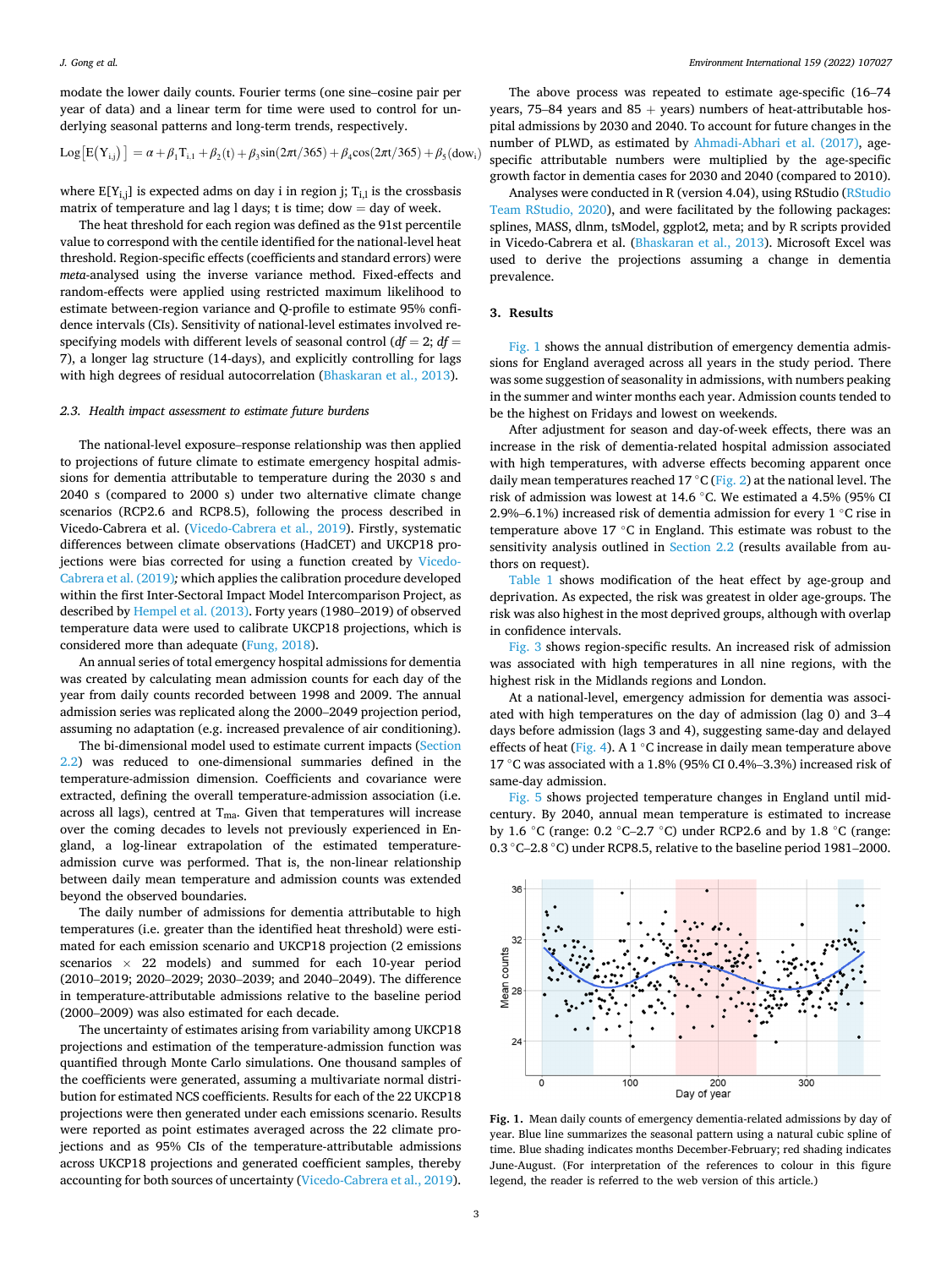<span id="page-3-0"></span>

**Fig. 2.** Proportion (%) of days between 1998 and 2009 (blue bars) and estimated percentage change in risk of emergency hospital admission for dementia (black line) at daily mean temperature of 1 ◦C intervals. Dashed black lines indicate 95% confidence intervals of estimated change in risk. (For interpretation of the references to colour in this figure legend, the reader is referred to the web version of this article.)

# **Table 1**

Overall cumulative effects of mean temperature on emergency hospital admissions for dementia, as summed over 7 days of lag (including lag 0), stratified by age group and quintile of deprivation. Effects are presented as the percentage change in risk of admission per 1 ◦C increase in mean temperature above 17 ◦C and their 95% confidence intervals (CIs).

|                      | <b>Estimated risks</b> |           |           |  |  |
|----------------------|------------------------|-----------|-----------|--|--|
| Age                  | %change                | %CI lower | %CI upper |  |  |
| $16-74$ years        | 2.27                   | $-0.94$   | 5.59      |  |  |
| 75-84 years          | 4.84                   | 2.75      | 6.97      |  |  |
| $85+$ years          | 4.83                   | 2.60      | 7.10      |  |  |
| Deprivation quintile |                        |           |           |  |  |
| 1 (least deprived)   | 4.36                   | 1.28      | 7.53      |  |  |
| 2                    | 4.29                   | 1.31      | 7.35      |  |  |
| 3                    | 3.23                   | 0.36      | 6.19      |  |  |
| $\overline{4}$       | 5.21                   | 2.25      | 8.25      |  |  |
| 5 (most deprived)    | 4.83                   | 1.83      | 7.91      |  |  |



**Fig. 3.** Region-specific relative risk (RR) (95% CI) of emergency hospital admission for dementia per 1 ◦C increase in daily mean temperature above the heat threshold (91st centile): North East (15 ◦C), North West (16 ◦C), Yorkshire and the Humber (16 ◦C), East Midlands (17 ◦C), West Midlands (17 ◦C), East England (18 ◦C), London (19 ◦C), South East (18 ◦C), South West (17 ◦C).

Temperatures under the two emissions scenarios become more divergent by end of century (not shown).

Assuming an increase in the overall prevalence of dementia (number of cases) in England ([Ahmadi-Abhari et al., 2017\)](#page-5-0), we estimated the number of heat-attributable hospital admissions to increase by 214% in 2030 and by 263% in 2040 (relative to 2009) under the low emissions scenario. In absolute numbers, this equates to approximately 357 heatrelated admissions in 2030 and 412 admissions in 2040 (relative to 114 admissions in 2009). Under the high emissions scenario, heat-related admissions were estimated to increase by 194% in 2030 and by 294% in 2040, which equates to approximately 360 admissions in 2030 and



**Fig. 4.** Percentage change in risk of emergency dementia-related hospital admission per 1 ◦C increase in daily mean temperature above the heat threshold (17 ◦C), on the 6 days leading up to admission (lags 1–6) and on the day of admission (lag 0). Black dots represent estimated changes in risk and grey bars indicate their 95% confidence intervals.



**Fig. 5.** Projected mean temperature in England over time (1980–2049). Solid blue and red lines represent mean annual temperature estimated across the 22 climate projections for each representative concentration pathway (RCP) scenario, expressed as the difference in annual mean temperature from the historical average temperature (black line). Shaded areas represent annual variability (range) in projected temperature across 22 UKCP18 climate projections. Blue and red horizontal bars represent mean annual maximum and minimum temperature for RCP2.6 and RCP8.5, respectively. Data source: UKCP18 Global Climate Model Projections (See: Met Office Hadley ([Centre,](#page-6-0)  [2018\)](#page-6-0) UKCP18 Global Climate Model Projections for the entire globe. In. Centre for Environmental Data Analysis, 2021. [http://catalogue.ceda.ac.](http://catalogue.ceda.ac.uk/uuid/f1a2fc3c120f400396a92f5de84d596a)  [uk/uuid/f1a2fc3c120f400396a92f5de84d596a](http://catalogue.ceda.ac.uk/uuid/f1a2fc3c120f400396a92f5de84d596a)). Contains public sector information licensed under the Open Government Licence v3.0. Using R code provided in Vicedo-Cabrera (See: Vicedo-Cabrera AM, Sera F, Gasparrini A (2019) Hands-on tutorial on a modeling framework for projections of climate change impacts on health. Epidemiology 30(3): 321–329). (For interpretation of the references to colour in this figure legend, the reader is referred to the web version of this article.)

482 in 2040 (relative to 122 admissions in 2009). Age-specific growth rates and relative estimates are provided in [Table 2.](#page-4-0)

# **4. Discussion**

## *4.1. Summary of results*

In our study using a comprehensive national secondary care database and the latest climate projections data, we observed adverse impacts once ambient temperatures exceeded the 91st percentile of temperature distributions. This is well below typical alert thresholds used in heatwarning systems and thus underscores that temperatures do not need to be particularly extreme before adverse impacts in high-risk groups, such as PLWD, become apparent. Therefore, prevention measures and healthy ageing will be increasingly important mitigating factors as the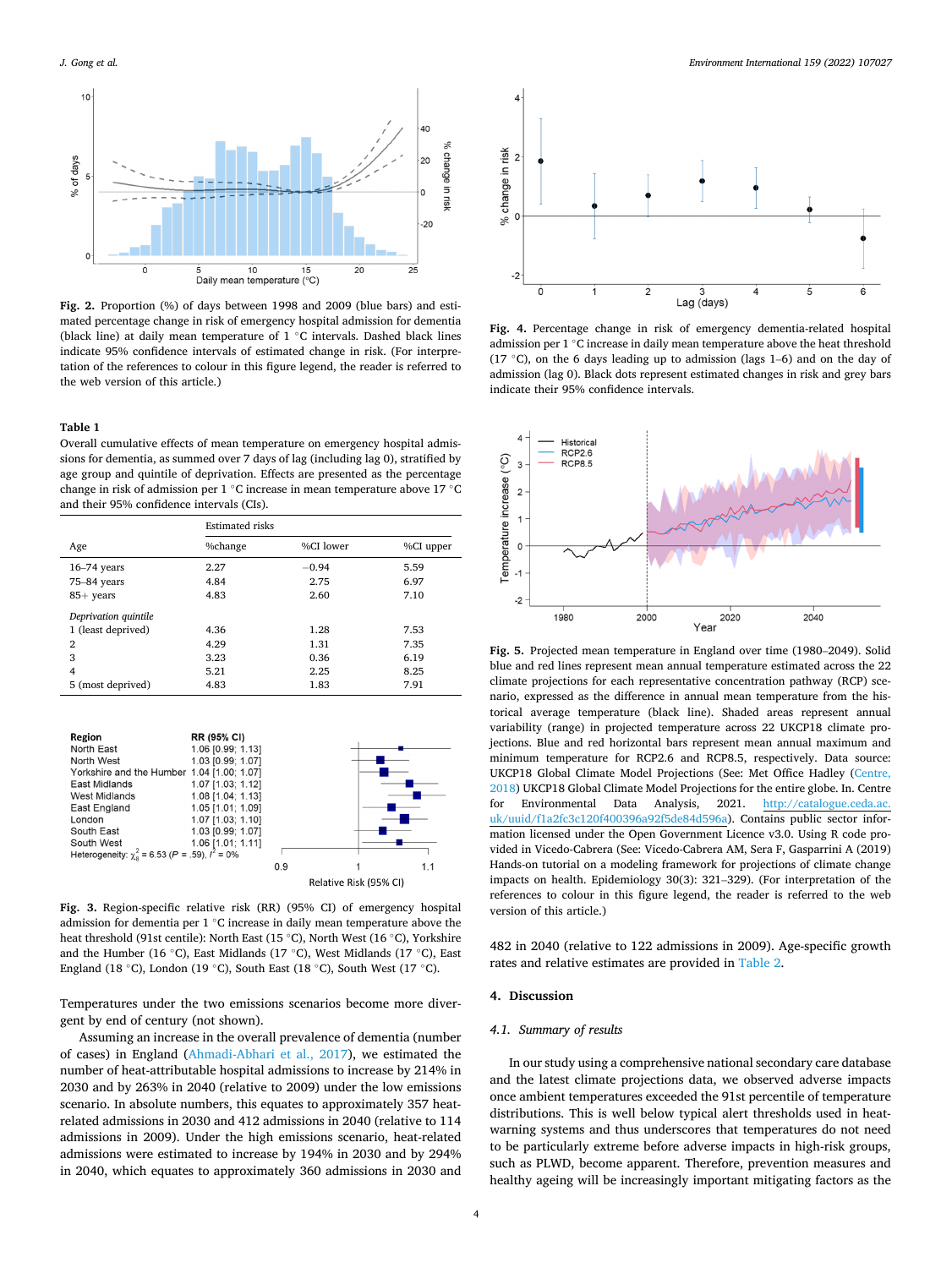#### <span id="page-4-0"></span>**Table 2**

Growth factor in the number of dementia cases in England by 2030 and 2040 (compared to 2010) and estimated numbers of heat-attributable emergency hospital admissions for dementia in each age group (with percentage change in heat-attributable admissions) relative to 2009 estimates, assuming future changes in dementia prevalence.

|                    |               |      | Relative number of hospital admissions (% change) |               |               |               |  |
|--------------------|---------------|------|---------------------------------------------------|---------------|---------------|---------------|--|
|                    | Growth factor |      | RCP2.6                                            |               | <b>RCP8.5</b> |               |  |
| Age                | 2030          | 2040 | 2030                                              | 2040          | 2030          | 2040          |  |
| $16 - 74$<br>years | 0.98          | 0.78 | 32 (74%)                                          | 21 (49%)      | 30 (64%)      | 27 (57%)      |  |
| $75 - 84$<br>years | 1.83          | 1.65 | 102<br>(249%)                                     | 99<br>(243%)  | 100<br>(227%) | 119<br>(270%) |  |
| $85+$ years        | 2.31          | 3.12 | 110<br>(371%)                                     | 178<br>(604%) | 108<br>(340%) | 214<br>(674%) |  |
| Total<br>(overall) |               |      | 244<br>(214%)                                     | 298<br>(263%) | 238<br>(194%) | 360<br>(294%) |  |

world continues to warm. Our projections reveal that, even as early as the year 2030 and under a low emissions scenario (i.e. regardless of any climate change), we should still expect heat-related emergency hospital admissions for dementia to increase by more than 200% from those estimated in 2009. With climate change, future increases will be substantially higher.

## *4.2. Comparison with previous literature*

We found an estimated increase in dementia admissions of 4.5% per 1 ◦C rise in high temperature, which is of a similar effect size to that observed for diseases of the respiratory system in England and larger than for other common causes [\(Kovats and Hajat, 2004\)](#page-6-0). However, absolute numbers may be lower since dementia admissions contribute a relatively small proportion of the total number of hospitalisations. The sensitivity of dementia admissions to hot weather is consistent with two previous studies, however the heat threshold in our study was much lower in comparison to the warmer settings of Madrid ([Culqui et al.,](#page-5-0)  [2017\)](#page-5-0), and Brisbane ([Xu et al., 2019](#page-6-0)). Other studies have also associated high ambient temperature with a substantial increase in the risk of dementia-related hospitalization ([Wei et al., 2019; Linares et al., 2017](#page-6-0)). Long-term exposure to a warmer climate, as well as greater temperature variations also greatly increased the risk of dementia-related hospitalization in New England, USA ([Wei et al., 2019\)](#page-6-0). Cold temperature has also been reported to increase the risk of dementia-related mortality, although we observed little effect in our admissions dataset even when considering a longer lag structure ([Ma et al., 2020](#page-6-0)). This is the first study providing projections of future health burdens in PLWD under climate change scenarios.

# *4.3. Putative mechanisms*

Advanced age is a well-established risk factor for heat illness, however, the particularly large risks observed in PLWD suggest that other factors are also involved. Prolonged heat stress can induce acute and chronic sequelae on the central nervous systems, affecting both cerebrovascular and neurodegeneration mechanisms ([Zammit et al., 2021](#page-6-0)). Dysregulation in maintaining optimal body temperature often occurs in older adults [\(Millyard et al., 2020\)](#page-6-0), and the sweating process and skin blood flow also reduce with age [\(Millyard et al., 2020\)](#page-6-0). The involvement of neurotransmitters in emotion control and thermoregulation can be speculated [\(Ma et al., 2020; Xue et al., 2019](#page-6-0)), such that people with mental disorders may have reduced thermoregulation to maintain body temperature when ambient temperature fluctuates [\(Xue et al., 2019](#page-6-0)). The elderly may also fail to take appropriate measures such as hydrating properly and be more likely to use fans as their main cooling strategy, which can increase evaporative loss in certain climate conditions [\(Gupta](#page-6-0)  [et al](#page-6-0)).

Further, PLWD are often frail and living with multimorbidity ([Banerjee, 2015](#page-5-0)), and are highly dependent on caregivers for daily functioning and activities. [\(Brodaty and Donkin, 2009\)](#page-5-0) PLWD have reduced cognitive awareness of the environment and hence may be less likely to perceive increased threat related to heat exposure on physiological changes [\(Millyard et al., 2020; Gasparrini et al., 2012\)](#page-6-0). PLWD may have reduced capacity to adapt to extreme heat, for example, being less likely to seek out cooler ambient environments, increasing fluid intake and removing layers of clothing to dissipate heat [\(Millyard et al.,](#page-6-0)  [2020\)](#page-6-0). Compromised language capacity in PLWD [\(Cornali et al., 2004\)](#page-5-0) mean that some heat-related manifestations and symptoms of distress and agitation may be overlooked by their caregivers ([Tartarini et al.,](#page-6-0)  [2017\)](#page-6-0).

Putative biological mechanisms for the link between heat stroke and neurodegeneration have been proposed, such that oxidative stress induced by heat stress can accelerate neurodegeneration via hyperphosphorylation and aggregation of the tau proteins forming neurofibrillary tangles ([Zammit et al., 2021; Alavi Naini and Soussi-Yanicostas,](#page-6-0)  [2015\)](#page-6-0). Heat strokes can induce neurodegeneration via cell excitotoxicity, necrosis and apoptotic death of neuronal cells [\(Zammit et al.,](#page-6-0)  [2021; Kourtis et al., 2012](#page-6-0)). Whether these mechanisms also play a role in exacerbating cognitive and non-cognitive symptoms related to dementia, resulting in higher hospital admission rates, needs to be further investigated.

Lastly, the thermoregulatory side-effects of antipsychotic or psychotropic medications have been well documented (Stöllberger et al., [2009\)](#page-6-0). Insufficient water intake, compromised thermoregulation and perspiration may be directly linked to the use of these drugs [\(Culqui](#page-5-0)  [et al., 2017; Zammit et al., 2021](#page-5-0)).

# *4.4. Public health and policy implications*

The number of PLWD is projected to increase in the UK over the coming decades ([Ahmadi-Abhari et al., 2017\)](#page-5-0). Our study was able to establish a link between high temperatures and exacerbation of symptoms among PLWD, and the projections results showed that heat-related emergency hospital admissions for dementia will increase substantially over the coming decades. From a public health perspective, these findings are particularly informative given that heat exposure and impacts can be minimized by taking simple health protection measures whenever hot weather is forecast. Such information can ensure that public health and hospital systems, as well as caregivers for PLWD, can be better prepared in the face of more frequent and extreme weather events. The Heatplan in England should now consider PLWD as a 'high risk' group [\(Public Health England, 2019](#page-6-0)). Prediction of future risk and disease burden can be useful tools in public health priority settings and can inform planning and capacity in hospital facilities dedicated to individuals with dementia to help with ensuring that their future needs are met.

With the US rejoining the 2015 Paris Agreement, this year is seen as pivotal for climate action and the strengthening of GHG mitigation policies formulated at COP26 and elsewhere. Many policies to reduce emissions also have health co-benefits and so can contribute to lowering the dementia burden via multiple pathways. For example, policies that encourage a switch to more active transport promote more physical activity, improve air quality, and reduce noise pollution. As well as poor aerobic fitness being linked to the development of dementia, air pollution is also an established risk factor for early dementia development ([Livingston et al., 2020](#page-6-0)). Other environmental risk factors, such as traffic-related noise, have also been identified ( $Yu$  et al., 2020). Therefore, as well as reducing the burden of heat-related exacerbation of symptoms amongst PLWD, strategies to reduce CO<sub>2</sub> emissions can, in the nearer term, also contribute to lowering dementia incidence by promoting physical activity and reducing air pollution concentrations and other environmental factors linked to the development of dementia. Furthermore, policies that improve air quality, reduce congestion, and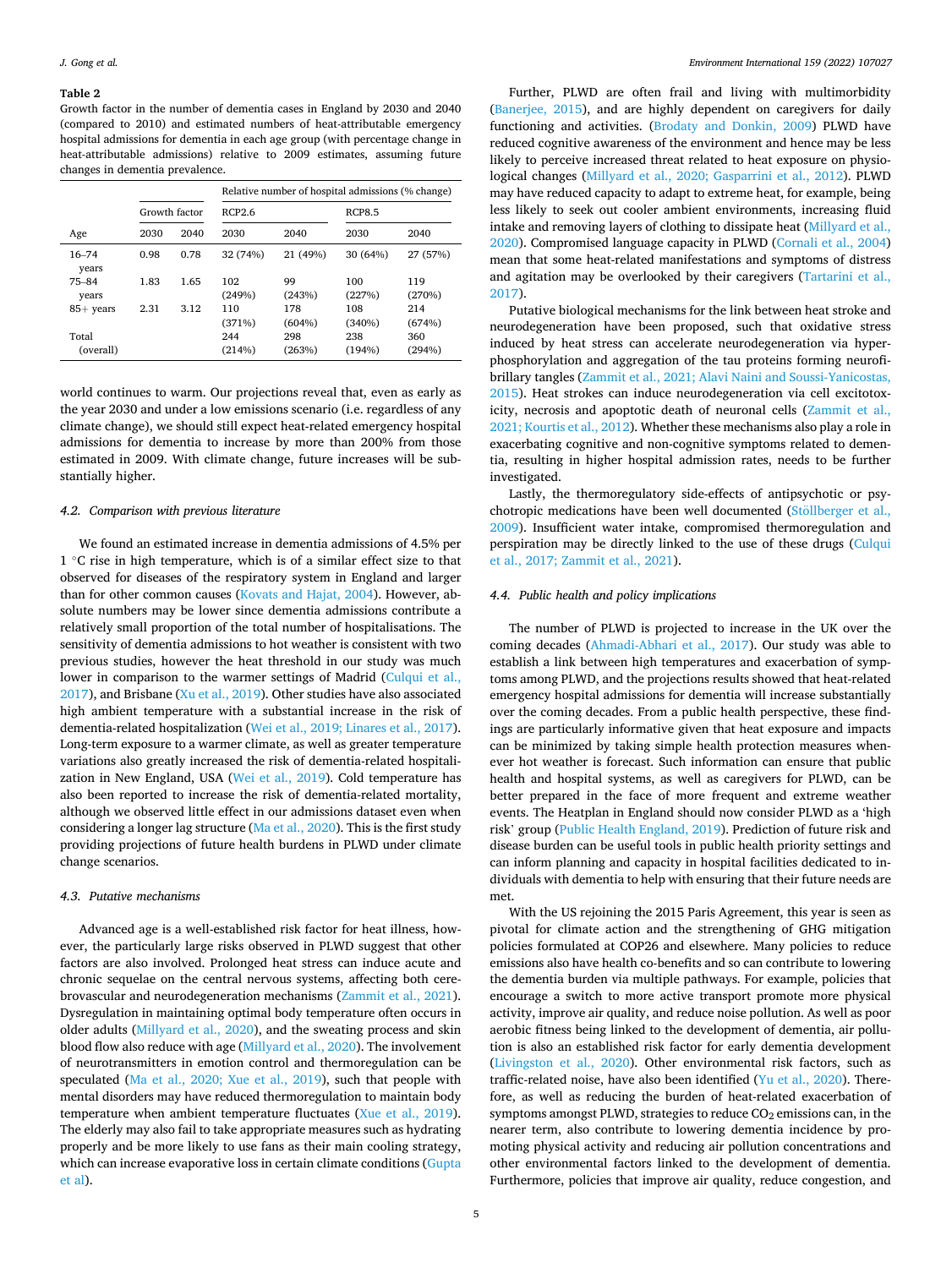<span id="page-5-0"></span>decrease the impact of extreme weather events, can have a plethora of profound effects to improving public health in general and in driving socio-economic progress. We advocate for the strengthening of sustainable strategies that address the dual challenges of population ageing and climate change in synergy ([Mavrodaris et al., 2021](#page-6-0)).

#### *4.5. Strengths/limitations*

To the best of our knowledge, this is the first study to examine associations between ambient temperature and hospital admissions related to dementia in England. Furthermore, using the latest climate projections data, this is also the first study to provide projections of future health burdens in PLWD under climate change scenarios.

Several study limitations should be mentioned here: first, due to limited patient information, we could only consider admissions with a primary diagnosis of dementia and not admissions from other causes in PLWD. An assessment of hospital admissions by PLWD in a high-income setting found that dementia was the main cause of admission in only 6.5% of cases, with other common causes being pneumonia, urinary tract infection and acute cerebrovascular disease (Bernardes et al., 2018). Since these outcomes may also be sensitive to heat stress, our results should be regarded as lower-bound estimates of the total health burden of climate change for dementia sufferers and for the health care system. Second, there is a risk of exposure misclassification since we are using aggregate temperature measures to represent personal exposure. Previous work demonstrated a very high degree of correlation between monitoring stations within each English region. (Armstrong et al., 2011) The English population spends most of its time indoors, however previous work has also reported high correlation between indoor and outdoor temperatures (Anderson et al., 2013). Third, due to power limitations with the analysis undertaken for individual regions, age- and deprivation-specific results were only possible for the national model which used a single temperature series considered to be representative of the country ([Parker et al., 1992](#page-6-0)). We did not control for humidity or air pollution in our model since they are more localized than temperature, however previous work suggests that this would have had little impact on our estimates (Arbuthnott et al., 2020). In modelling future burdens, there is likely to be some degree of population adaptation to living in a warmer world – this may occur from physiological acclimatization but also due to changes in behaviour, technological improvements and other measures. We did not aim to model possible adaptation as we wished to isolate the contribution of climate change to future burdens of dementia admissions. Also, the dementia projections used in our assessment were created before the COVID-19 pandemic which may have long-term consequences for underlying mortality rates. Lastly, there are inevitably other uncertainties that exist when considering future climate change scenarios, however our projections are based on an ensemble of 22 climate models and two RCP scenarios to address the uncertainties associated with modelling the climate system.

## **5. Conclusions**

The findings are likely to have important public health implications for priority settings, such as for hospital emergency department planning during the hot season. The dangers of heat-exacerbated symptoms among PLWD can be anticipated by caregivers whenever hot weather is forecast. The projections data provides some clues as to how future dementia burdens may increase under climate change scenarios given the growing ageing population.

## *CRediT authorship contribution statement*

**Jessica Gong:** Investigation, Writing – original draft. **Cherie Part:**  Formal analysis, Investigation, Methodology, Software, Visualization, Writing – review & editing. **Shakoor Hajat:** Conceptualization, Data curation, Investigation, Methodology, Supervision, Writing – review  $\&$  editing.

#### **Declaration of Competing Interest**

The authors declare that they have no known competing financial interests or personal relationships that could have appeared to influence the work reported in this paper.

## *Acknowledgement*

We gratefully acknowledge Dr Sara Ahmadi-Abhari for sharing agespecific projections from the IMPACT-Better Ageing Model and for her advice on using these projections.

This study was part funded by the National Institute for Health Research (NIHR) Health Protection Research Unit in Environmental Change and Health (NIHR200909), a partnership between the London School of Hygiene & Tropical Medicine and the UK Health Security Agency. The views expressed are those of the author(s) and not necessarily those of the NIHR, UK Health Security Agency or the Department of Health and Social Care.

J.G. is supported by the Scientia PhD Scholarship from the University of New South Wales.

## **References**

- Ahmadi-Abhari, S., Guzman-Castillo, M., Bandosz, P., et al., 2017. Temporal trend in dementia incidence since 2002 and projections for prevalence in England and Wales to 2040: modelling study. BMJ 358, j2856. 10.1136/bmj.j2856.
- [Alavi Naini, S.M., Soussi-Yanicostas, N., 2015. Tau Hyperphosphorylation and Oxidative](http://refhub.elsevier.com/S0160-4120(21)00652-8/h0010)  [Stress, a Critical Vicious Circle in Neurodegenerative Tauopathies? Oxid. Med. Cell.](http://refhub.elsevier.com/S0160-4120(21)00652-8/h0010)  [Longevity 2015, 1](http://refhub.elsevier.com/S0160-4120(21)00652-8/h0010)–17.
- Anderson, M., Carmichael, C., Murray, V., Dengel, A., Swainson, M., 2013. Defining indoor heat thresholds for health in the UK. Perspect. Public Health 133 (3), 158–164. <https://doi.org/10.1177/1757913912453411>.
- Arbuthnott, K., Hajat, S., Heaviside, C., Vardoulakis, S., 2020. Vardoulakis S Years of life lost and mortality due to heat and cold in the three largest English cities. Environ. Int. 144, 105966.<https://doi.org/10.1016/j.envint.2020.105966>.
- [Armstrong, B., 2006. Models for the relationship between ambient temperature and daily](http://refhub.elsevier.com/S0160-4120(21)00652-8/h0025)  [mortality. Epidemiology. 17 \(6\), 624](http://refhub.elsevier.com/S0160-4120(21)00652-8/h0025)–631.
- [Armstrong, B.G., Chalabi, Z., Fenn, B., Hajat, S., Kovats, S., Milojevic, A., Wilkinson, P.,](http://refhub.elsevier.com/S0160-4120(21)00652-8/h0030)  [2011. Association of mortality with high temperatures in a temperate climate:](http://refhub.elsevier.com/S0160-4120(21)00652-8/h0030) [England and Wales. J. Epidemiol. Community Health 65 \(4\), 340](http://refhub.elsevier.com/S0160-4120(21)00652-8/h0030)–345.
- Banerjee, S., 2015. Multimorbidity—[older adults need health care that can count past](http://refhub.elsevier.com/S0160-4120(21)00652-8/h0035)  [one. Lancet 385 \(9968\), 587](http://refhub.elsevier.com/S0160-4120(21)00652-8/h0035)–589.
- [Barriopedro, D., Fischer, E.M., Luterbacher, J., Trigo, R.M., García-Herrera, R., 2011. The](http://refhub.elsevier.com/S0160-4120(21)00652-8/h0040)  [hot summer of 2010: redrawing the temperature record map of Europe. Science 332](http://refhub.elsevier.com/S0160-4120(21)00652-8/h0040)  [\(6026\), 220](http://refhub.elsevier.com/S0160-4120(21)00652-8/h0040)–224.
- [Bernardes, C., Massano, J., Freitas, A., 2018. Hospital admissions 2000](http://refhub.elsevier.com/S0160-4120(21)00652-8/h0045)–2014: A [retrospective analysis of 288 096 events in patients with dementia. Arch. Gerontol.](http://refhub.elsevier.com/S0160-4120(21)00652-8/h0045)  [Geriatr. 77, 150](http://refhub.elsevier.com/S0160-4120(21)00652-8/h0045)–157.
- Bhaskaran, K., Gasparrini, A., Hajat, S., Smeeth, L., Armstrong, B., 2013. Time series regression studies in environmental epidemiology. Int. J. Epidemiol. 42(4), 1187–1195.
- [Brodaty, H., Donkin, M., 2009. Family caregivers of people with dementia. Dialogues](http://refhub.elsevier.com/S0160-4120(21)00652-8/h0055) [Clin. Neurosci. 11 \(2\), 217.](http://refhub.elsevier.com/S0160-4120(21)00652-8/h0055)
- Chen, T., Sarnat, S.E., Grundstein, A.J., Winquist, A., Chang, H.H., 2017. Time-series analysis of heat waves and emergency department visits in Atlanta, 1993 to 2012. Environ. Health Perspect. 125 (5), 057009. [https://doi.org/10.1289/EHP44.](https://doi.org/10.1289/EHP44)
- Committee on Climate Change, 2019. Net Zero: The UK's contribution to stopping global warming. [https://www.theccc.org.uk/publication/net-zero-the-uks-contribution-to](https://www.theccc.org.uk/publication/net-zero-the-uks-contribution-to-stopping-global-warming/)  [-stopping-global-warming/](https://www.theccc.org.uk/publication/net-zero-the-uks-contribution-to-stopping-global-warming/).
- Climate Change Act 2008 (2050 Target Amendment), 2019. Order 2019.
- [Cornali, C., Franzoni, S., Riello, R., Ghianda, D., Frisoni, G.B., Trabucchi, M., 2004. Effect](http://refhub.elsevier.com/S0160-4120(21)00652-8/h0075)  [of high climate temperature on the behavioral and psychological symptoms of](http://refhub.elsevier.com/S0160-4120(21)00652-8/h0075) [dementia. J. Am. Med. Directiors Assoc. 5 \(3\), 161](http://refhub.elsevier.com/S0160-4120(21)00652-8/h0075)–166.
- [Culqui, D.R., Linares, C., Ortiz, C., Carmona, R., Díaz, J., 2017. Association between](http://refhub.elsevier.com/S0160-4120(21)00652-8/h0080)  [environmental factors and emergency hospital admissions due to Alzheimer](http://refhub.elsevier.com/S0160-4120(21)00652-8/h0080)'s [disease in Madrid. Sci. Total Environ. 592, 451](http://refhub.elsevier.com/S0160-4120(21)00652-8/h0080)–457.
- Fung, F., 2018. UKCP18 Guidance: Bias correction. In. Met Office, Exeter, UK. sparrini, A., Armstrong, B., Kovats, S., Wilkinson, P., 2012. The effect of high [temperatures on cause-specific mortality in England and Wales. Occup. Environ.](http://refhub.elsevier.com/S0160-4120(21)00652-8/h0090)  [Med. 69 \(1\), 56](http://refhub.elsevier.com/S0160-4120(21)00652-8/h0090)–61.
- George, K.M., Lutsey, P.L., Kucharska-Newton, A., et al., 2020. Life-Course Individual and Neighborhood Socioeconomic Status and Risk of Dementia in the Atherosclerosis Risk in Communities Neurocognitive Study. Am. J. Epidemiol. 189 (10), 1134–1142.
- [Gohar, L., Bernie, D., Good, P., Lowe, J.A., 2018. UKCP18 Derived Projections of Future](http://refhub.elsevier.com/S0160-4120(21)00652-8/h0100)  [Climate over the UK. Met Office, Exeter, UK.](http://refhub.elsevier.com/S0160-4120(21)00652-8/h0100)